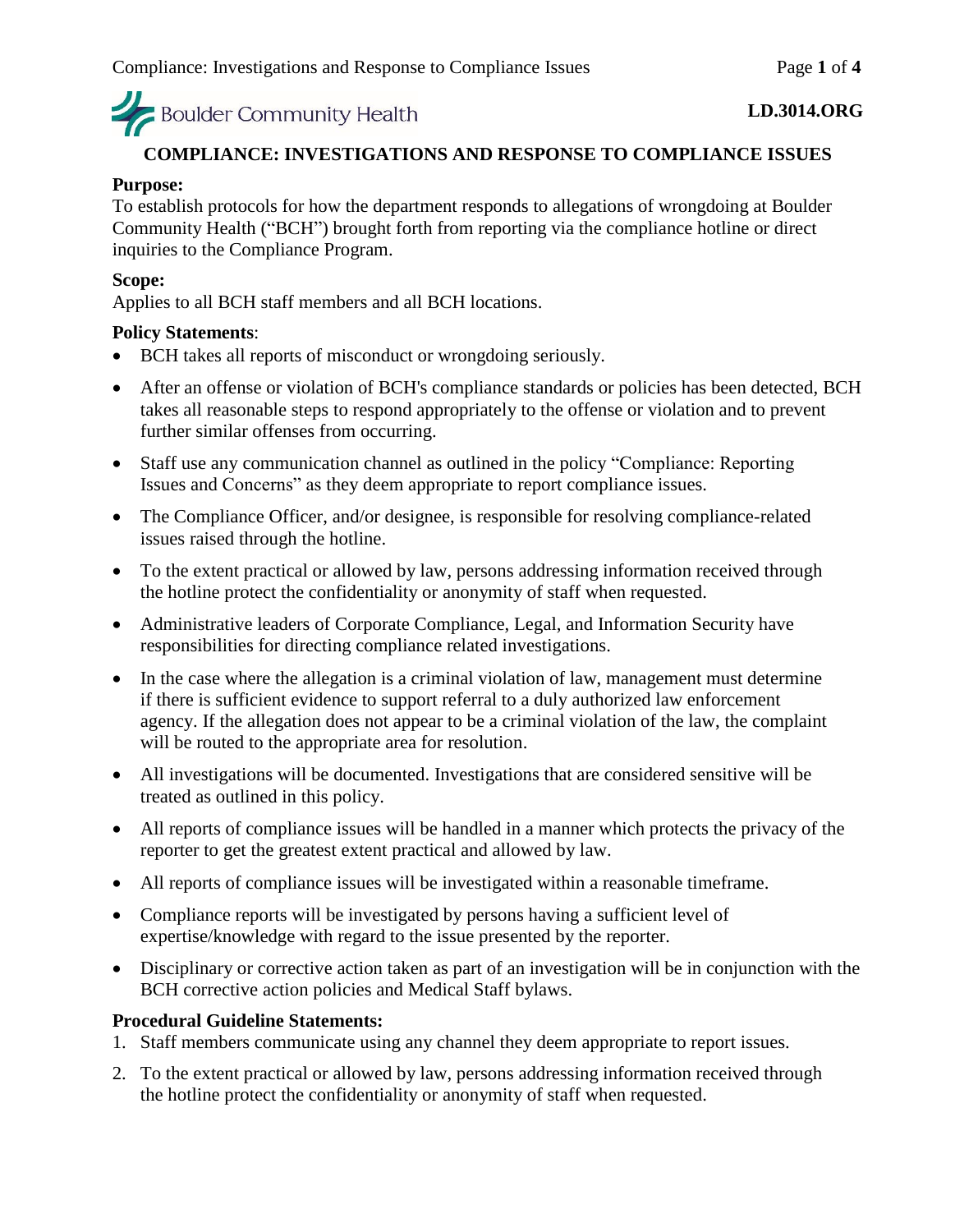- 3. No promises are made to the person making the report regarding his or her liability, confidentiality of his or her identity or what steps BCH may take in response to the report.
- 4. The Compliance Officer, in consultation with senior leadership as necessary, determine whether the alleged wrongdoing is a violation of state or federal law (and if so, whether the violation is a criminal offense), a violation of BCH's compliance standards, poses a risk to patients or the public, or otherwise puts BCH at risk of economic injury, civil or criminal liability or injury to BCH's reputation.
- 5. There are situations where investigations may discover information that is legally privileged. Such information will be used solely for internal assessment and decision making and will not be discussed outside of those that need to know. To the extent practical and allowed by law, BCH shall make efforts to protect such privileged information form disclosure or being used as evidence or in any official capacity.
- 6. The Compliance Officer, in consultation with senior leadership as necessary, determines, commensurate with the gravity of the allegation, what steps will be taken to investigate the report. The Compliance Officer investigates the report or may delegate the responsibility for such investigation to an appropriate person within or outside BCH. The person assigned to investigate a matter is free from conflicts of interest with respect to such matters. Knowledge of a particular situation or issue does not constitute a conflict of interest.
- 7. For issues and complaints warranting investigation, the designated investigator conducts an initial inquiry which may include document review, interviews, audit or other investigative techniques.
- 8. The designated investigator conducts a fair and impartial review of all relevant facts.
- 9. The person responsible for conducting the investigation maintains a record of all activities undertaken in the course of the investigation.
- 10. All investigations resulting from compliance reports are conducted promptly and include a review of all pertinent documents and, in some cases, interviews with staff.
- 11. Staff members who are interviewed will be treated respectfully and with dignity.
- 12. The final investigation report is provided to the Compliance Officer (if conducted by someone other than the Compliance Officer), and may be reported to the Chief Executive Officer, Compliance Committee and/or Board, as necessary and appropriate.
- 13. If the Compliance Officer, after consultation with Human Resources and the appropriate department director, believes that the integrity of BCH's investigation is compromised because of the presence of any employee under investigation, such employee may be removed from his or her current work activity until the investigation is complete.
- 14. The Compliance Officer, or other person conducting the investigation, take appropriate steps to secure or prevent the destruction of documents or other evidence relevant to the investigation.
- 15. After the investigation is completed, the Compliance Officer, in consultation with legal counsel as necessary, determine whether a violation of state or federal law or BCH's compliance standards and policies or other misconduct or wrongdoing has occurred. The Compliance Officer, in consultation with legal counsel as necessary, and the Chief Executive Officer,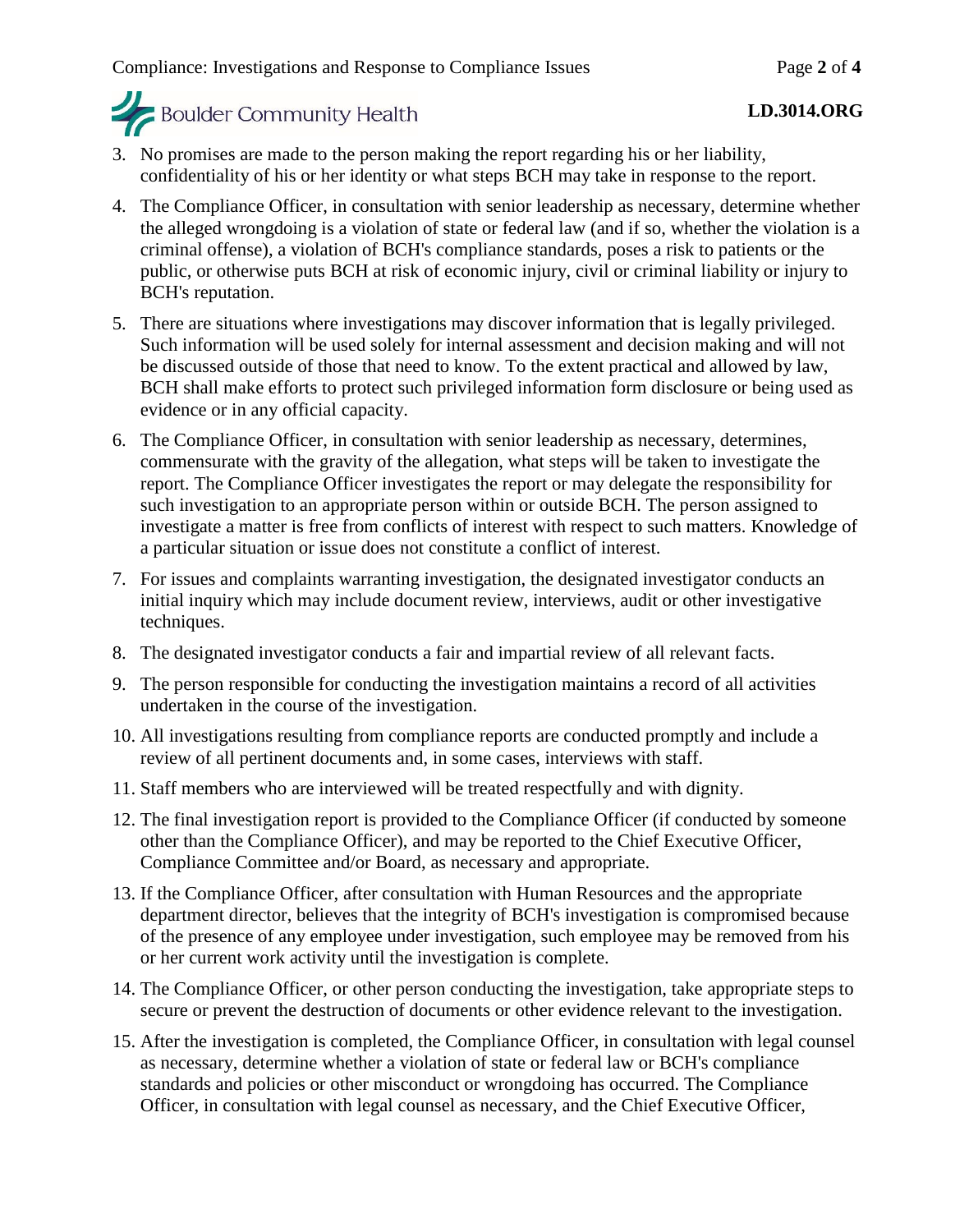#### **LD.3014.ORG**

Compliance Committee or other appropriate BCH personnel, develops a plan for corrective action to remedy the violation. Such plan for corrective action shall include education of BCH employees and/or contractors as appropriate, if applicable, any appropriate disciplinary action against any employees engaged in the misconduct or wrongdoing, and any other action necessary to remediate the violation, misconduct, or wrongdoing including without limitation, repayment of funds received and /or reports to appropriate state, federal, or local agencies or accreditation bodies.

- 16. As part of the Compliance Office's regular reports to individuals and committees with compliance oversight, the Compliance Officer includes a report summarizing all bona fide reports of wrongdoing, including the results of any investigation and any subsequent disciplinary or remedial actions taken.
- 17. All records of reports of misconduct or wrongdoing, including initial reports, records of investigations, and corrective action plans, are prepared and maintained in such a manner as to preserve all applicable legal privileges, including the attorney-client, work product and selfevaluative privileges, as appropriate. All such records shall be retained for the period of time specified in the BCH's record retention policies.
- 18. The Compliance Officer monitors the implementation of all corrective action plans on a regular basis to assure that the plans are properly implemented and the misconduct or wrongdoing has been corrected and has not reoccurred.

#### **Definitions:**

None

#### **References:**

[Supplemental Compliance Program Guidance for Hospitals](file://///INFSYS39/fraud/docs/complianceguidance/012705HospSupplementalGuidance.pdf) (70 Fed. Reg. 4858; January 31, 2005) [Compliance Program Guidance for Hospitals](file://///INFSYS39/authorities/docs/cpghosp.pdf) (63 Fed. Reg. 8987; February 23, 1998)

#### **Other Related Policies:**

[Compliance: Code of Conduct](https://mybch.sharepoint.com/policies/Clinical%20Policy%20Repository/Compliance-Code%20of%20Conduct.pdf) [Compliance: Program Structure and Responsibilities](https://mybch.sharepoint.com/policies/Clinical%20Policy%20Repository/Compliance-Program%20Structure%20and%20Responsibilities.pdf) [Compliance: Reporting Issues and Concerns](https://mybch.sharepoint.com/policies/Clinical%20Policy%20Repository/Compliance-Reporting%20Issues%20and%20Concerns.pdf) [Compliance: Education and Training](https://mybch.sharepoint.com/policies/Clinical%20Policy%20Repository/Compliance-Education%20and%20Training.pdf) [Compliance: Cooperation with Government Authorities](https://mybch.sharepoint.com/policies/Clinical%20Policy%20Repository/Compliance-Cooperation%20With%20Government%20Authorities.pdf) [Government Investigation-Employee Response](https://mybch.sharepoint.com/policies/Clinical%20Policy%20Repository/Government%20Investigation-Employee%20Response.pdf) [Compliance: Auditing and Monitoring](https://mybch.sharepoint.com/policies/Clinical%20Policy%20Repository/Compliance-Auditing%20and%20Monitoring.pdf)

**Key Words:** Compliance violations, corrective action, remedial actions, investigation, response, hotline

#### **Content Reviewers:**

Jackie Quam, Privacy and Compliance Officer – POLICY OWNER Compliance Committee Executive Compliance Committee Audit Committee of the Board of Directors

#### **Final Approval:**

Rob Vissers, M.D., President and CEO